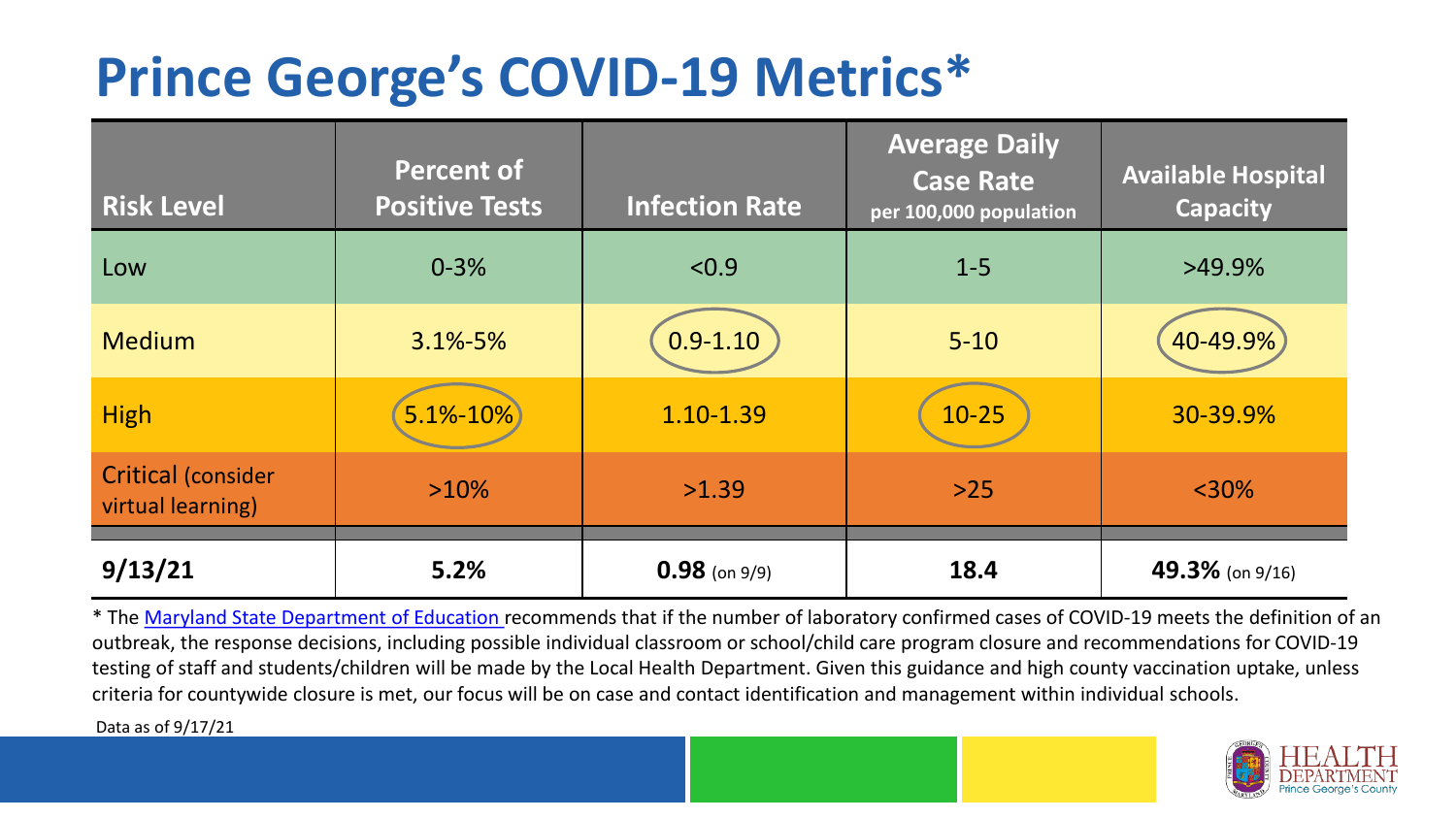# **COVID-19 Community Transmission and Vaccination**

Per the [CDC updated guidance for COVID-19 Prevention in K-12 Schools,](https://www.cdc.gov/coronavirus/2019-ncov/community/schools-childcare/k-12-guidance.html) vaccination is considered the leading prevention strategy for those who are eligible, and **Prince George's County exceeds the percentage of U.S. vaccinations for ages 12 and above**. The CDC also emphasizes using multiple prevention strategies together consistently, included universal indoor masking, as needed based on the level of community transmission and vaccine coverage.



\*County-specific data as of 9/17/21; all other data accessed on 9/17/21 at:<https://covid.cdc.gov/covid-data-tracker>

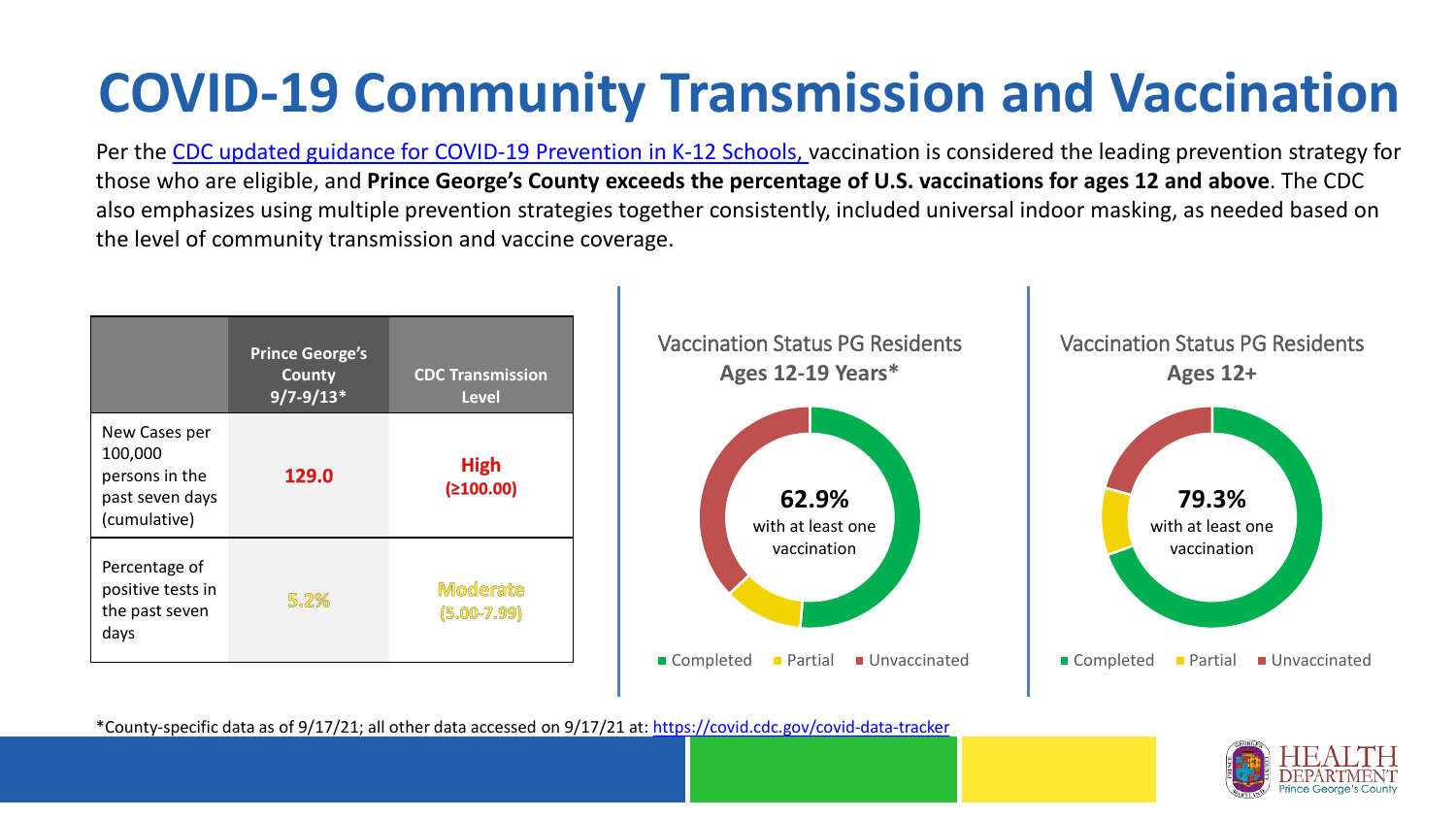#### **Testing: Percent Positive** (past 7 days by test date)

The percent of tests returning as positive for county residents **was 5.2% at the beginning of this week**. We have remained above 5% since August 3rd.

**Percent of Positive COVID-19 Tests by Date Collected** (as of 9/17/21)

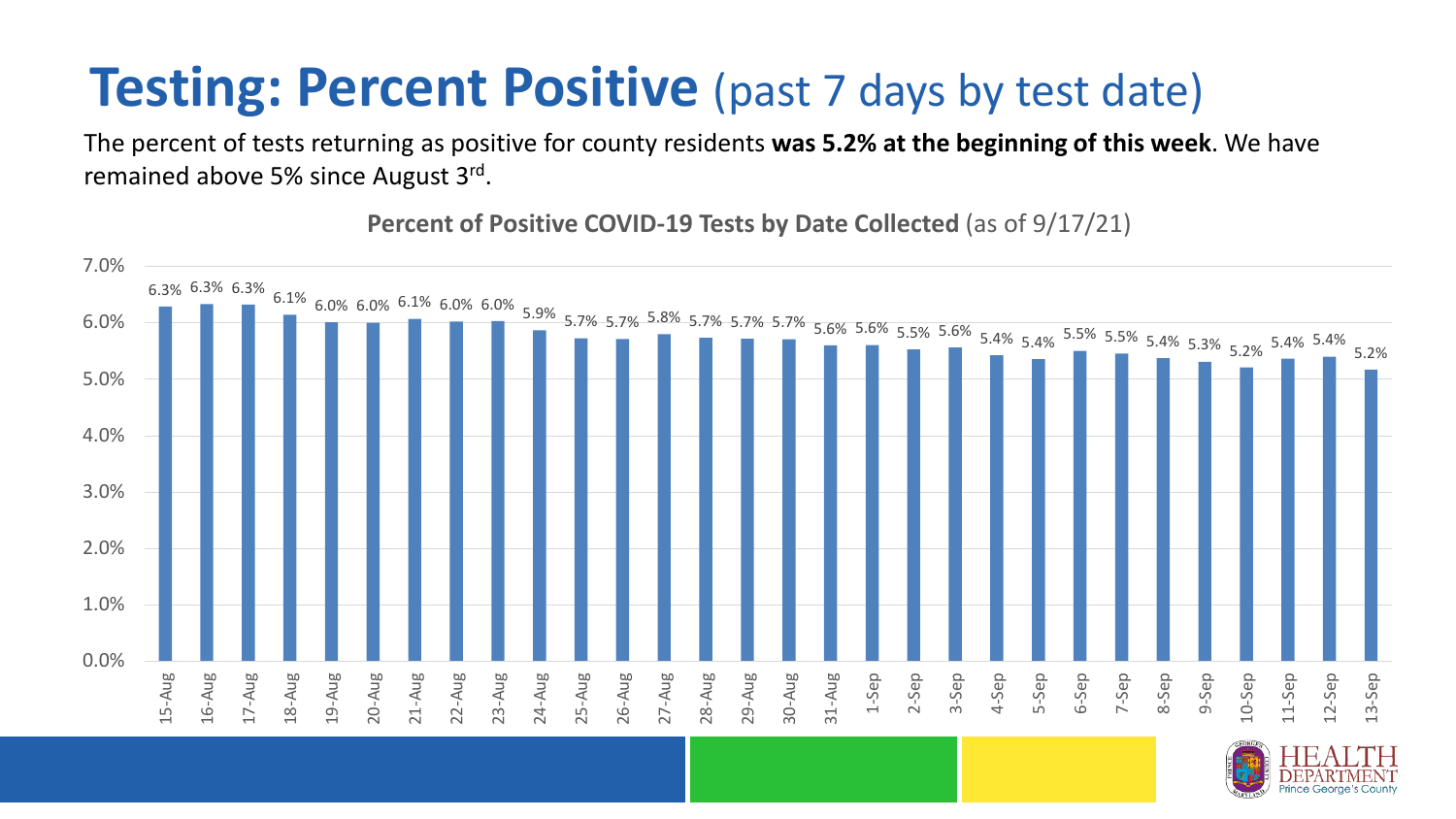### **Infection Rate for Prince George's County**



#### **Estimated by CovidActNow.org**

Accessed 9/17/2021. Each data point is a 14-day weighted average. Presented as the most recent seven days of data as a dashed line, as data is often revised by states several days after reporting.

![](_page_3_Picture_4.jpeg)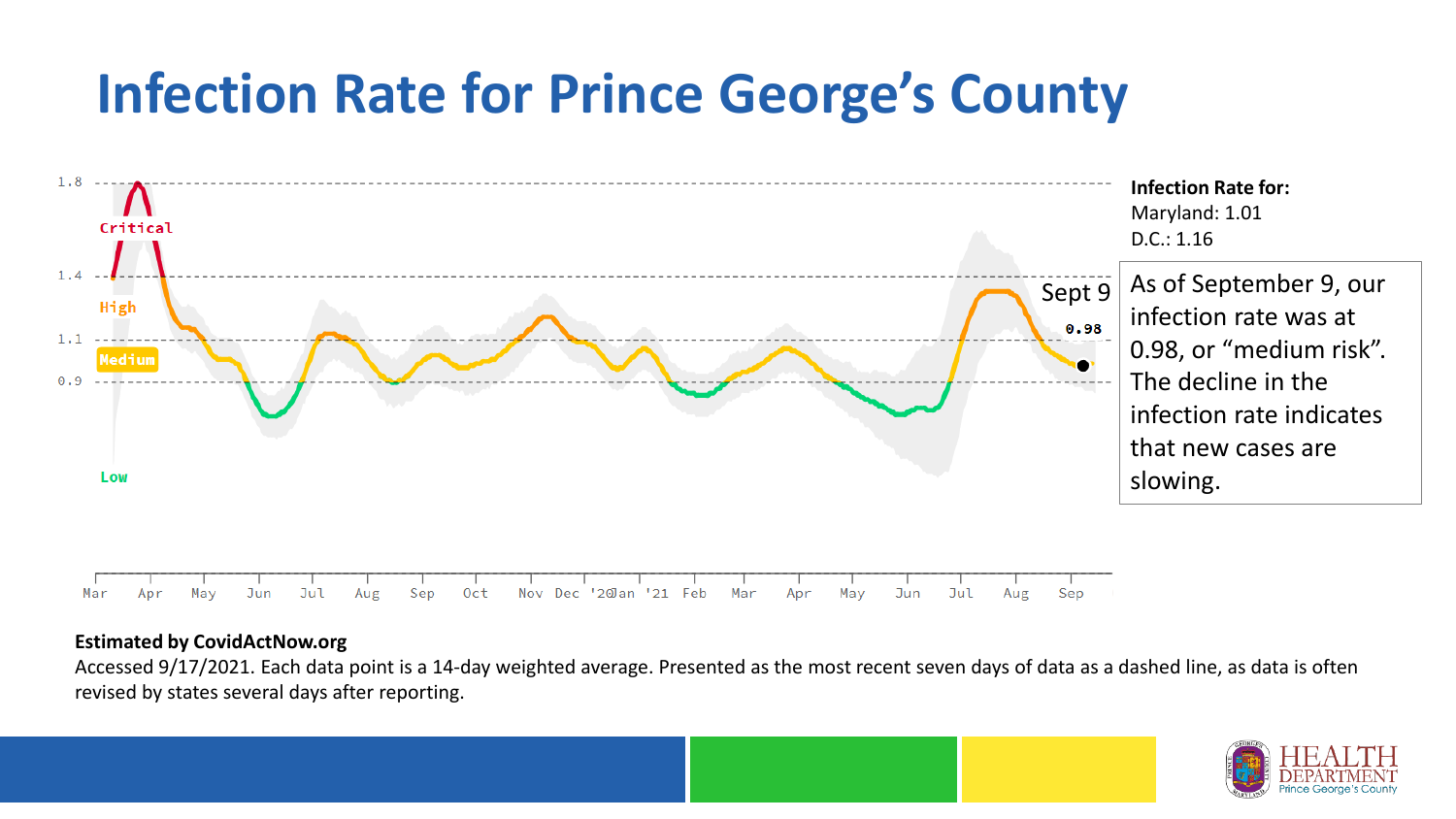#### **Average Daily Case Rate** (7-day Average by test date)

**The daily case rate at the beginning of this week was 18.4 new cases per 100,000 residents.** We have remained "high risk" or above 10.0 since the end of July 2021.

![](_page_4_Figure_2.jpeg)

![](_page_4_Picture_3.jpeg)